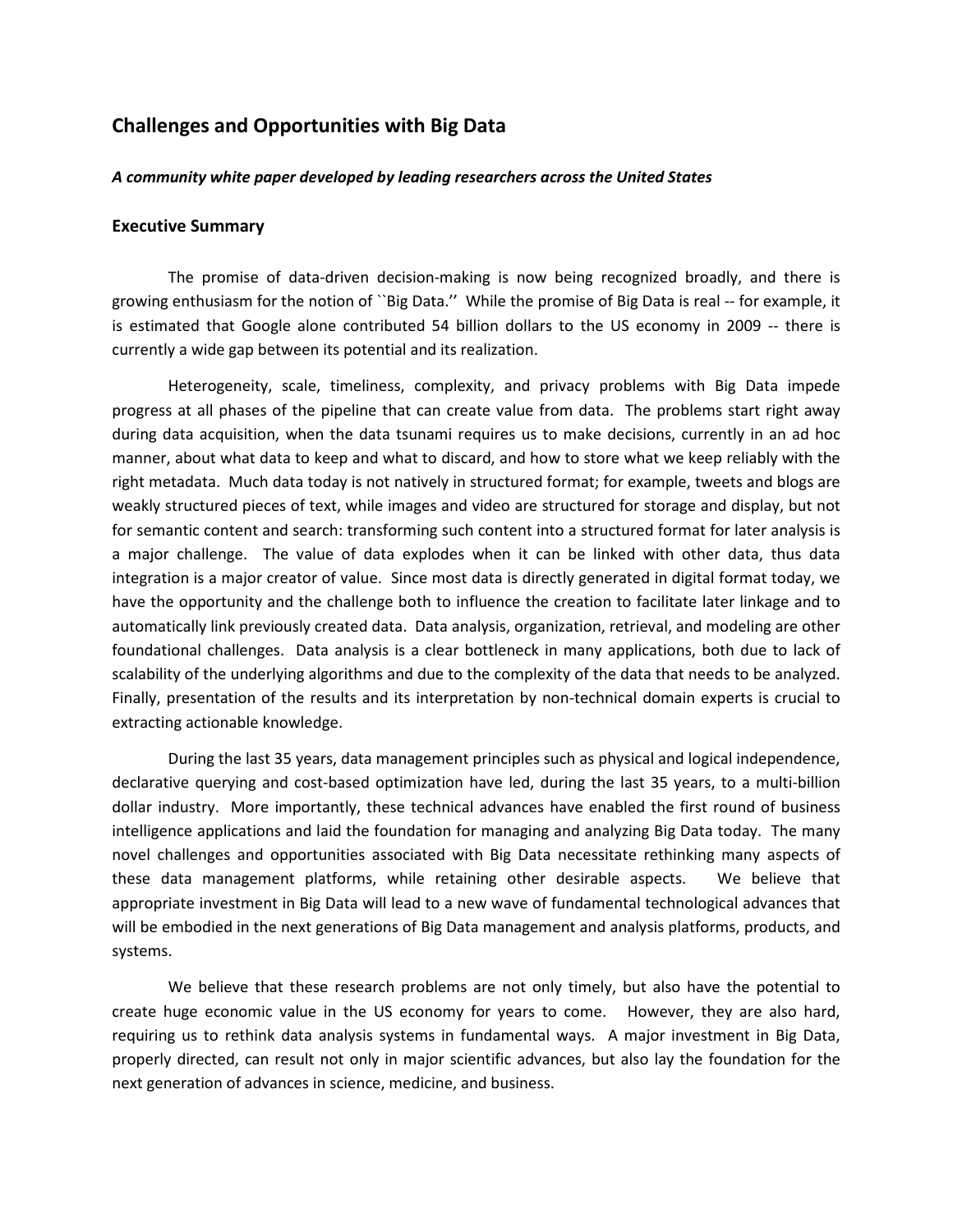# **Challenges and Opportunities with Big Data**

# **1. Introduction**

We are awash in a flood of data today. In a broad range of application areas, data is being collected at unprecedented scale. Decisions that previously were based on guesswork, or on painstakingly constructed models of reality, can now be made based on the data itself. Such Big Data analysis now drives nearly every aspect of our modern society, including mobile services, retail, manufacturing, financial services, life sciences, and physical sciences.

Scientific research has been revolutionized by Big Data [CCC2011a]. The Sloan Digital Sky Survey [SDSS2008] has today become a central resource for astronomers the world over. The field of Astronomy is being transformed from one where taking pictures of the sky was a large part of an astronomer's job to one where the pictures are all in a database already and the astronomer's task is to find interesting objects and phenomena in the database. In the biological sciences, there is now a wellestablished tradition of depositing scientific data into a public repository, and also of creating public databases for use by other scientists. In fact, there is an entire discipline of bioinformatics that is largely devoted to the curation and analysis of such data. As technology advances, particularly with the advent of Next Generation Sequencing, the size and number of experimental data sets available is increasing exponentially.

Big Data has the potential to revolutionize not just research, but also education [CCC2011b]. A recent detailed quantitative comparison of different approaches taken by 35 charter schools in NYC has found that one of the top five policies correlated with measurable academic effectiveness was the use of data to guide instruction [DF2011]. Imagine a world in which we have access to a huge database where we collect every detailed measure of every student's academic performance. This data could be used to design the most effective approaches to education, starting from reading, writing, and math, to advanced, college-level, courses. We are far from having access to such data, but there are powerful trends in this direction. In particular, there is a strong trend for massive Web deployment of educational activities, and this will generate an increasingly large amount of detailed data about students' performance.

It is widely believed that the use of information technology can reduce the cost of healthcare while improving its quality [CCC2011c], by making care more preventive and personalized and basing it on more extensive (home-based) continuous monitoring. McKinsey estimates [McK2011] a savings of 300 billion dollars every year in the US alone.

In a similar vein, there have been persuasive cases made for the value of Big Data for urban planning (through fusion of high-fidelity geographical data), intelligent transportation (through analysis and visualization of live and detailed road network data), environmental modeling (through sensor networks ubiquitously collecting data) [CCC2011d], energy saving (through unveiling patterns of use), smart materials (through the new materials genome initiative [MGI2011]), computational social sciences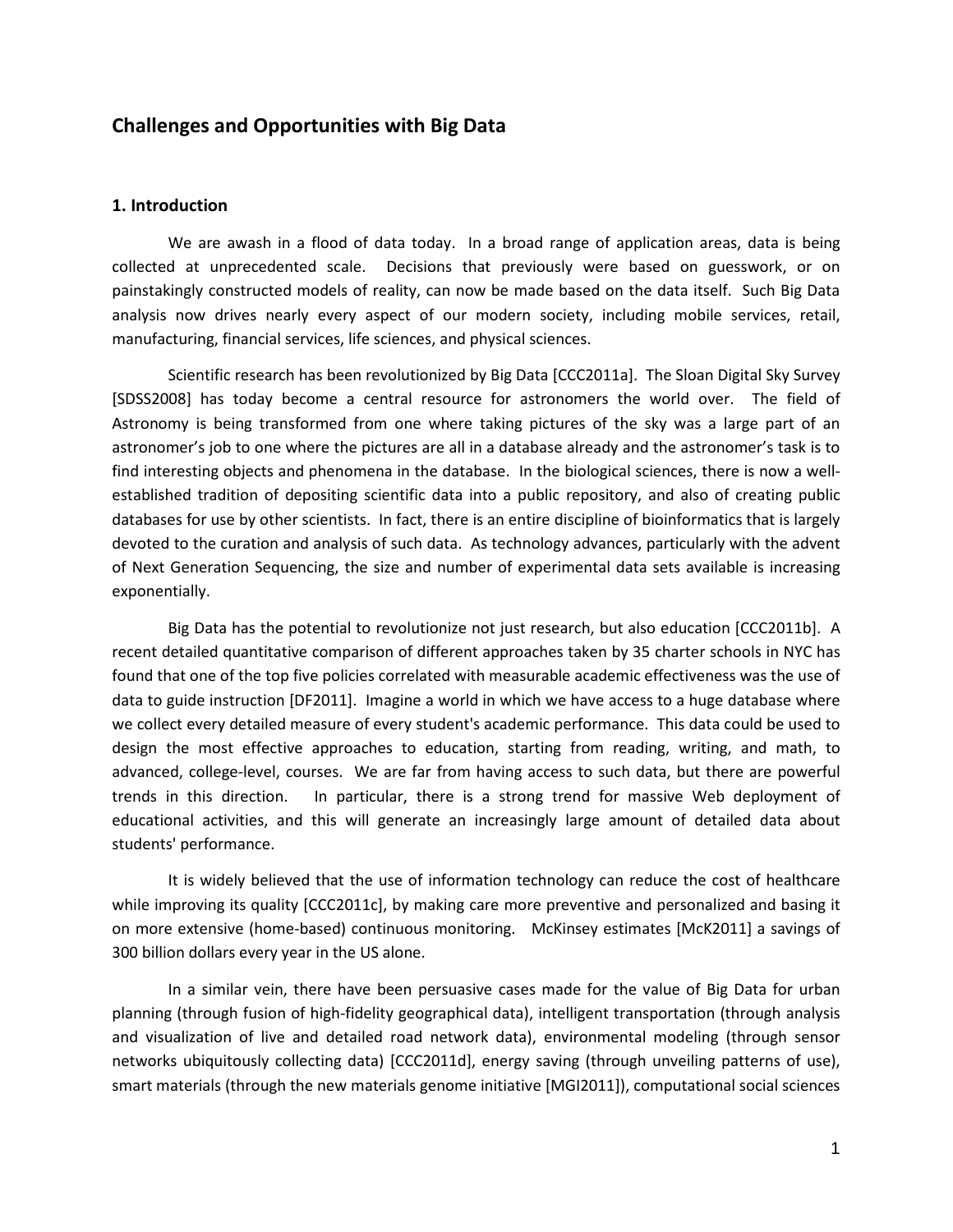(a new methodology fast growing in popularity because of the dramatically lowered cost of obtaining data) [LP+2009], financial systemic risk analysis (through integrated analysis of a web of contracts to find dependencies between financial entities) [FJ+2011], homeland security (through analysis of social networks and financial transactions of possible terrorists), computer security (through analysis of logged information and other events, known as Security Information and Event Management (SIEM)), and so on.

In 2010, enterprises and users stored more than 13 exabytes of new data; this is over 50,000 times the data in the Library of Congress. The potential value of global personal location data is estimated to be \$700 billion to end users, and it can result in an up to 50% decrease in product development and assembly costs, according to a recent McKinsey report [McK2011]. McKinsey predicts an equally great effect of Big Data in employment, where 140,000-190,000 workers with "deep analytical" experience will be needed in the US; furthermore, 1.5 million managers will need to become data-literate. Not surprisingly, the recent PCAST report on Networking and IT R&D [PCAST2010] identified Big Data as a "research frontier" that can "accelerate progress across a broad range of priorities." Even popular news media now appreciates the value of Big Data as evidenced by coverage in the Economist [Eco2011], the New York Times [NYT2012], and National Public Radio [NPR2011a, NPR2011b].

While the potential benefits of Big Data are real and significant, and some initial successes have already been achieved (such as the Sloan Digital Sky Survey), there remain many technical challenges that must be addressed to fully realize this potential. The sheer size of the data, of course, is a major challenge, and is the one that is most easily recognized. However, there are others. Industry analysis companies like to point out that there are challenges not just in Volume, but also in Variety and Velocity [Gar2011], and that companies should not focus on just the first of these. By Variety, they usually mean heterogeneity of data types, representation, and semantic interpretation. By Velocity, they mean both the rate at which data arrive and the time in which it must be acted upon. While these three are important, this short list fails to include additional important requirements such as privacy and usability.

The analysis of Big Data involves multiple distinct phases as shown in the figure below, each of which introduces challenges. Many people unfortunately focus just on the analysis/modeling phase: while that phase is crucial, it is of little use without the other phases of the data analysis pipeline. Even in the analysis phase, which has received much attention, there are poorly understood complexities in the context of multi-tenanted clusters where several users' programs run concurrently. Many significant challenges extend beyond the analysis phase. For example, Big Data has to be managed in context, which may be noisy, heterogeneous and not include an upfront model. Doing so raises the need to track provenance and to handle uncertainty and error: topics that are crucial to success, and yet rarely mentioned in the same breath as Big Data. Similarly, the questions to the data analysis pipeline will typically not all be laid out in advance. We may need to figure out good questions based on the data. Doing this will require smarter systems and also better support for user interaction with the analysis pipeline. In fact, we currently have a major bottleneck in the number of people empowered to ask questions of the data and analyze it [NYT2012]. We can drastically increase this number by supporting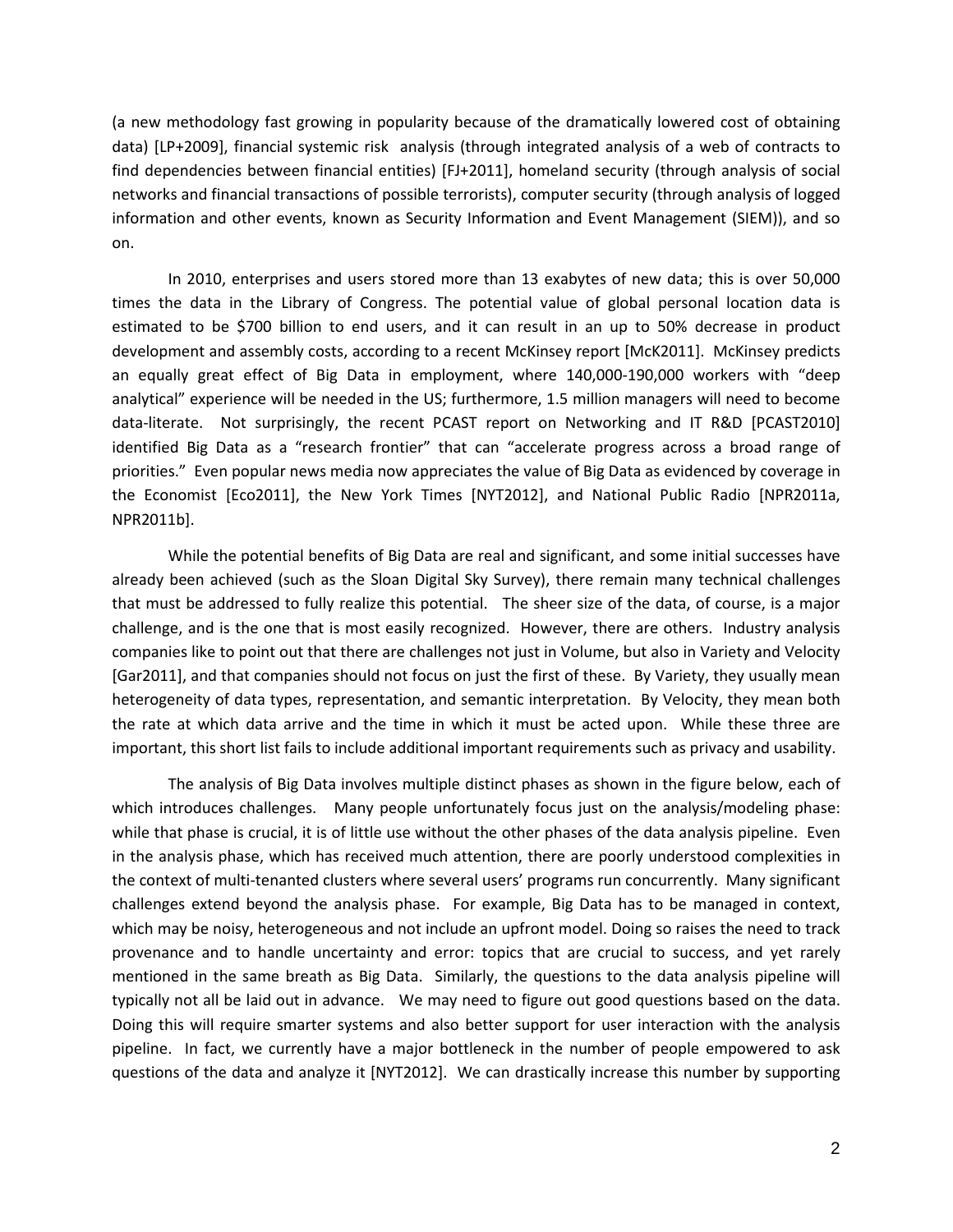many levels of engagement with the data, not all requiring deep database expertise. Solutions to problems such as this will not come from incremental improvements to business as usual such as industry may make on its own. Rather, they require us to fundamentally rethink how we manage data analysis.



Figure 1: The Big Data Analysis Pipeline. Major steps in analysis of big data are shown in the flow at top. Below it are big data needs that make these tasks challenging.

Fortunately, existing computational techniques can be applied, either as is or with some extensions, to at least some aspects of the Big Data problem. For example, relational databases rely on the notion of logical data independence: users can think about what they want to compute, while the system (with skilled engineers designing those systems) determines how to compute it efficiently. Similarly, the SQL standard and the relational data model provide a uniform, powerful language to express many query needs and, in principle, allows customers to choose between vendors, increasing competition. The challenge ahead of us is to combine these healthy features of prior systems as we devise novel solutions to the many new challenges of Big Data.

In this paper, we consider each of the boxes in the figure above, and discuss both what has already been done and what challenges remain as we seek to exploit Big Data. We begin by considering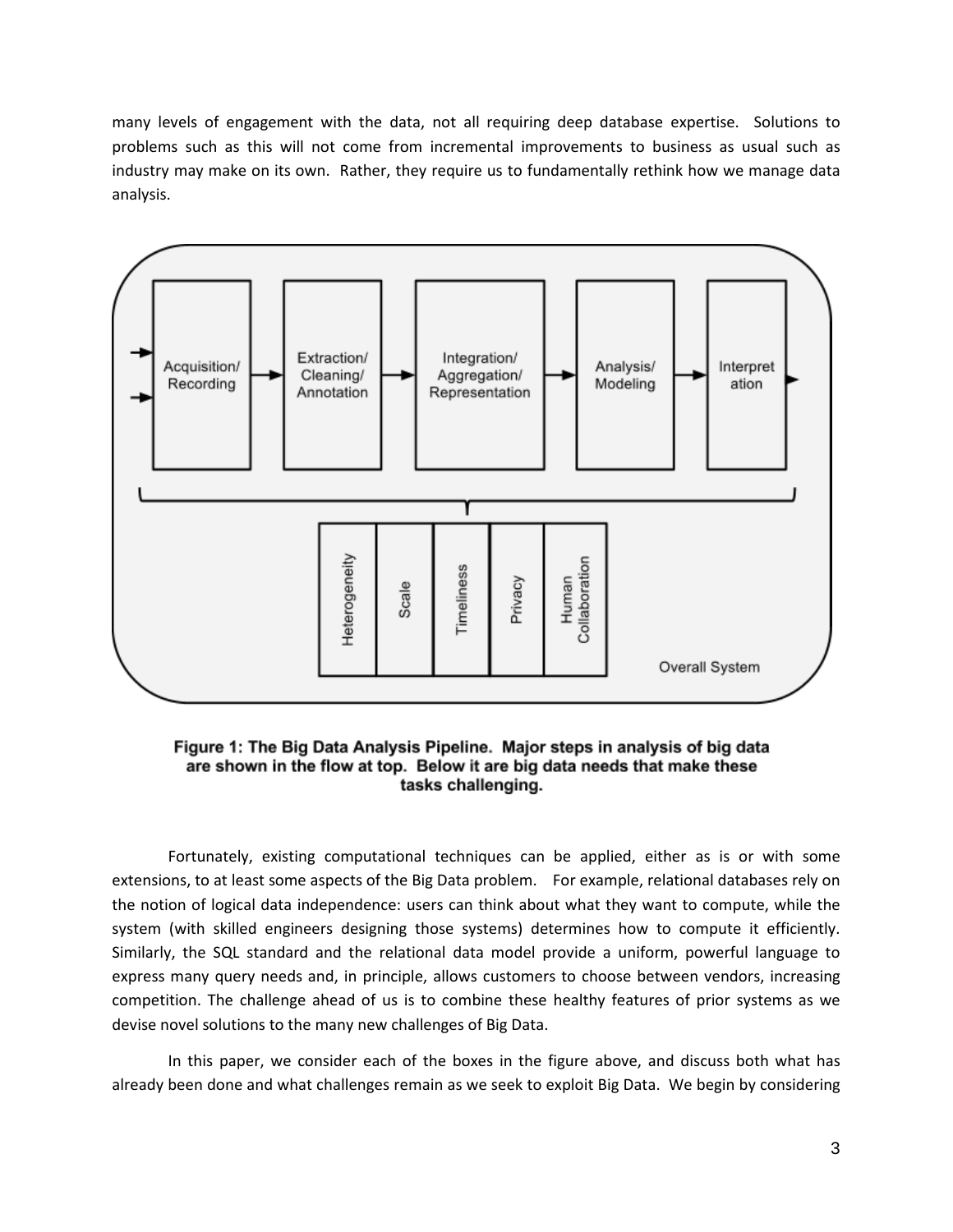the five stages in the pipeline, then move on to the five cross-cutting challenges, and end with a discussion of the architecture of the overall system that combines all these functions.

# **2. Phases in the Processing Pipeline**

#### **2.1 Data Acquisition and Recording**

Big Data does not arise out of a vacuum: it is recorded from some data generating source. For example, consider our ability to sense and observe the world around us, from the heart rate of an elderly citizen, and presence of toxins in the air we breathe, to the planned square kilometer array telescope, which will produce up to 1 million terabytes of raw data per day. Similarly, scientific experiments and simulations can easily produce petabytes of data today.

Much of this data is of no interest, and it can be filtered and compressed by orders of magnitude. One challenge is to define these filters in such a way that they do not discard useful information. For example, suppose one sensor reading differs substantially from the rest: it is likely to be due to the sensor being faulty, but how can we be sure that it is not an artifact that deserves attention? In addition, the data collected by these sensors most often are spatially and temporally correlated (e.g., traffic sensors on the same road segment). We need research in the science of data reduction that can intelligently process this raw data to a size that its users can handle while not missing the needle in the haystack. Furthermore, we require "on-line" analysis techniques that can process such streaming data on the fly, since we cannot afford to store first and reduce afterward.

The second big challenge is to automatically generate the right metadata to describe what data is recorded and how it is recorded and measured. For example, in scientific experiments, considerable detail regarding specific experimental conditions and procedures may be required to be able to interpret the results correctly, and it is important that such metadata be recorded with observational data. Metadata acquisition systems can minimize the human burden in recording metadata. Another important issue here is data provenance. Recording information about the data at its birth is not useful unless this information can be interpreted and carried along through the data analysis pipeline. For example, a processing error at one step can render subsequent analysis useless; with suitable provenance, we can easily identify all subsequent processing that dependent on this step. Thus we need research both into generating suitable metadata and into data systems that carry the provenance of data and its metadata through data analysis pipelines.

## **2.2 Information Extraction and Cleaning**

Frequently, the information collected will not be in a format ready for analysis. For example, consider the collection of electronic health records in a hospital, comprising transcribed dictations from several physicians, structured data from sensors and measurements (possibly with some associated uncertainty), and image data such as x-rays. We cannot leave the data in this form and still effectively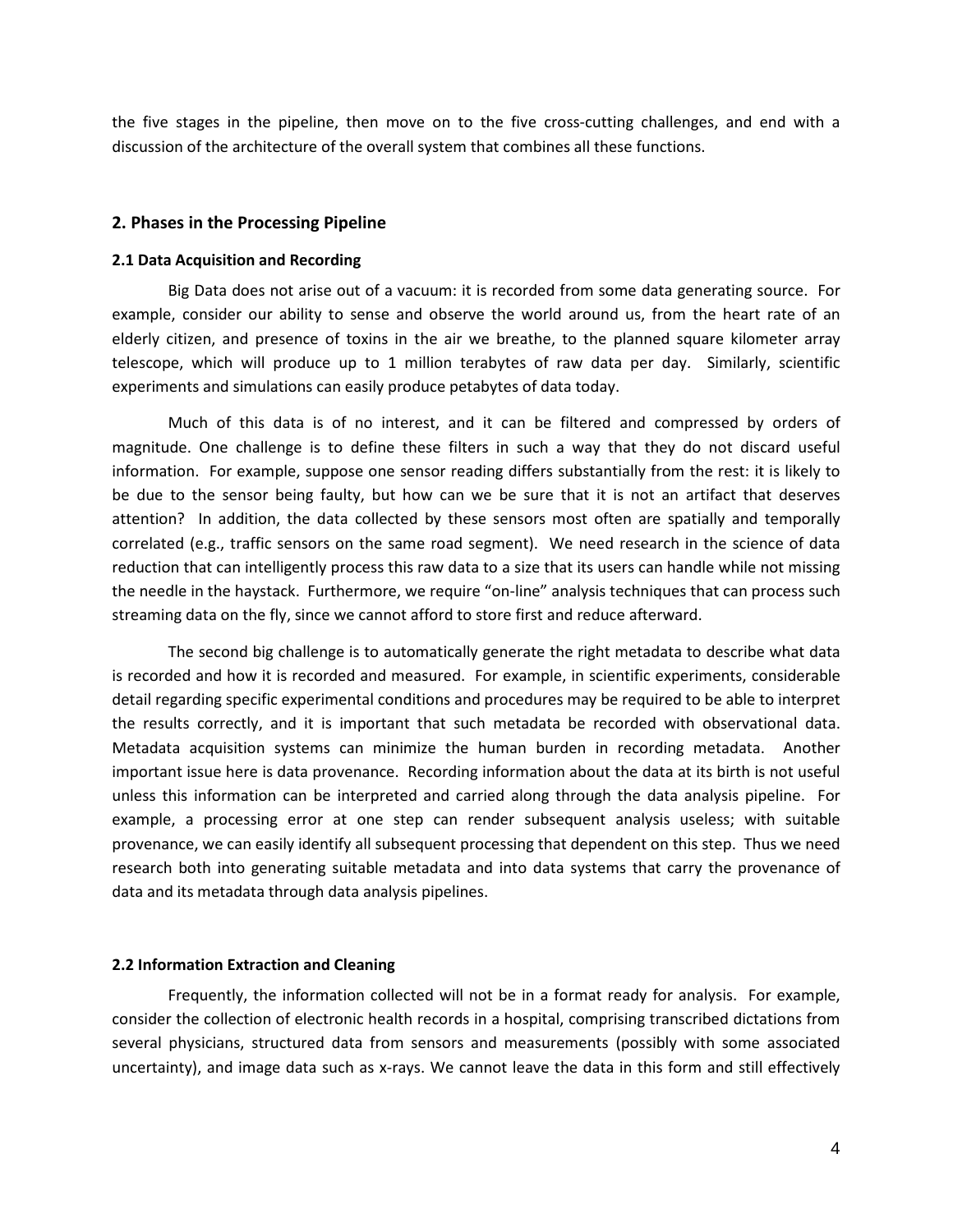analyze it. Rather we require an information extraction process that pulls out the required information from the underlying sources and expresses it in a structured form suitable for analysis. Doing this correctly and completely is a continuing technical challenge. Note that this data also includes images and will in the future include video; such extraction is often highly application dependent (e.g., what you want to pull out of an MRI is very different from what you would pull out of a picture of the stars, or a surveillance photo). In addition, due to the ubiquity of surveillance cameras and popularity of GPSenabled mobile phones, cameras, and other portable devices, rich and high fidelity location and trajectory (i.e., movement in space) data can also be extracted.

We are used to thinking of Big Data as always telling us the truth, but this is actually far from reality. For example, patients may choose to hide risky behavior and caregivers may sometimes misdiagnose a condition; patients may also inaccurately recall the name of a drug or even that they ever took it, leading to missing information in (the history portion of) their medical record. Existing work on data cleaning assumes well-recognized constraints on valid data or well-understood error models; for many emerging Big Data domains these do not exist.

# **2.3 Data Integration, Aggregation, and Representation**

Given the heterogeneity of the flood of data, it is not enough merely to record it and throw it into a repository. Consider, for example, data from a range of scientific experiments. If we just have a bunch of data sets in a repository, it is unlikely anyone will ever be able to find, let alone reuse, any of this data. With adequate metadata, there is some hope, but even so, challenges will remain due to differences in experimental details and in data record structure.

Data analysis is considerably more challenging than simply locating, identifying, understanding, and citing data. For effective large-scale analysis all of this has to happen in a completely automated manner. This requires differences in data structure and semantics to be expressed in forms that are computer understandable, and then "robotically" resolvable. There is a strong body of work in data integration that can provide some of the answers. However, considerable additional work is required to achieve automated error-free difference resolution.

Even for simpler analyses that depend on only one data set, there remains an important question of suitable database design. Usually, there will be many alternative ways in which to store the same information. Certain designs will have advantages over others for certain purposes, and possibly drawbacks for other purposes. Witness, for instance, the tremendous variety in the structure of bioinformatics databases with information regarding substantially similar entities, such as genes. Database design is today an art, and is carefully executed in the enterprise context by highly-paid professionals. We must enable other professionals, such as domain scientists, to create effective database designs, either through devising tools to assist them in the design process or through forgoing the design process completely and developing techniques so that databases can be used effectively in the absence of intelligent database design.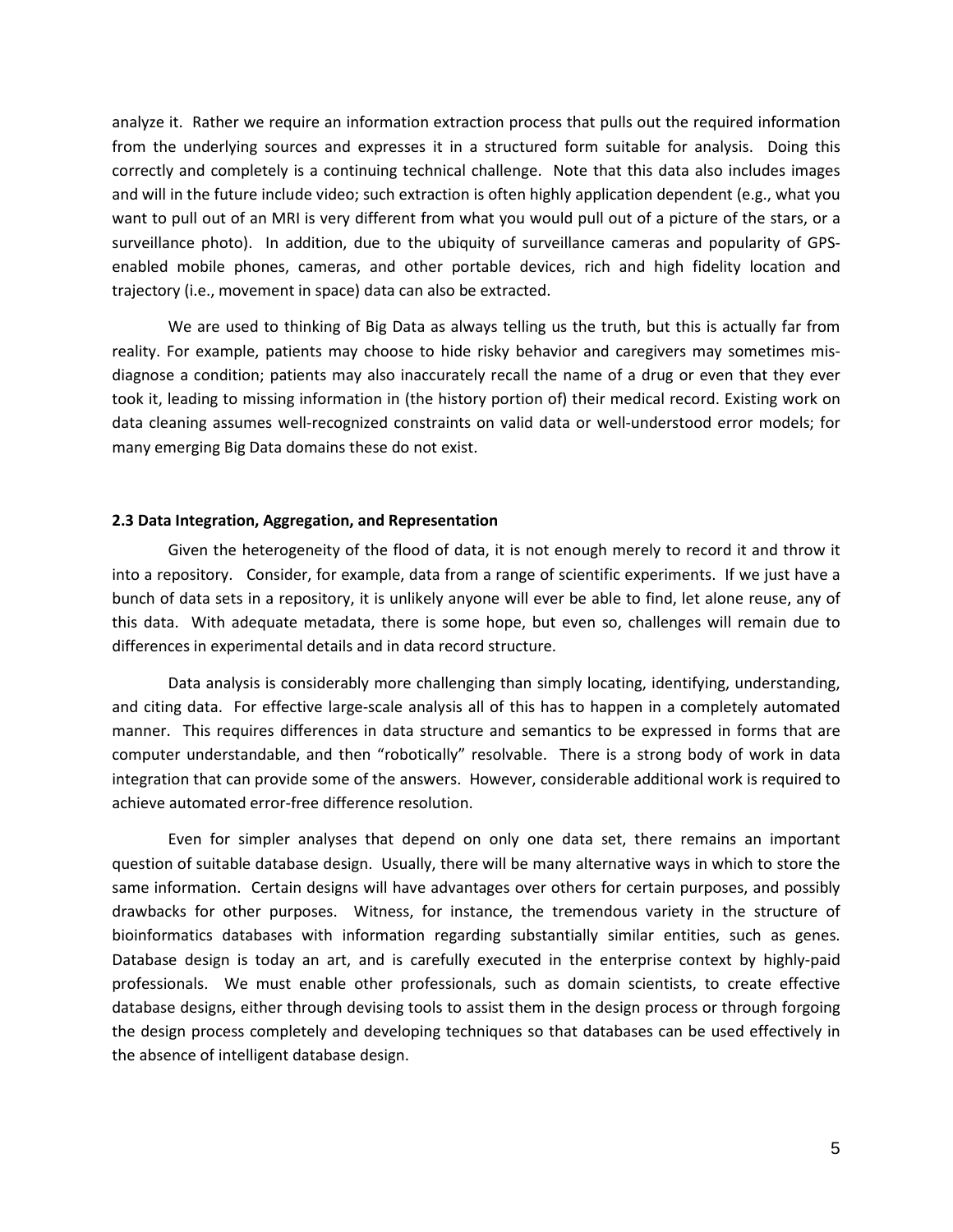#### **2.4 Query Processing, Data Modeling, and Analysis**

Methods for querying and mining Big Data are fundamentally different from traditional statistical analysis on small samples. Big Data is often noisy, dynamic, heterogeneous, inter-related and untrustworthy. Nevertheless, even noisy Big Data could be more valuable than tiny samples because general statistics obtained from frequent patterns and correlation analysis usually overpower individual fluctuations and often disclose more reliable hidden patterns and knowledge. Further, interconnected Big Data forms large heterogeneous information networks, with which information redundancy can be explored to compensate for missing data, to crosscheck conflicting cases, to validate trustworthy relationships, to disclose inherent clusters, and to uncover hidden relationships and models.

Mining requires integrated, cleaned, trustworthy, and efficiently accessible data, declarative query and mining interfaces, scalable mining algorithms, and big-data computing environments. At the same time, data mining itself can also be used to help improve the quality and trustworthiness of the data, understand its semantics, and provide intelligent querying functions. As noted previously, real-life medical records have errors, are heterogeneous, and frequently are distributed across multiple systems. The value of Big Data analysis in health care, to take just one example application domain, can only be realized if it can be applied robustly under these difficult conditions. On the flip side, knowledge developed from data can help in correcting errors and removing ambiguity. For example, a physician may write "DVT" as the diagnosis for a patient. This abbreviation is commonly used for both "deep vein thrombosis" and "diverticulitis," two very different medical conditions. A knowledge-base constructed from related data can use associated symptoms or medications to determine which of two the physician meant.

Big Data is also enabling the next generation of interactive data analysis with real-time answers. In the future, queries towards Big Data will be automatically generated for content creation on websites, to populate hot-lists or recommendations, and to provide an ad hoc analysis of the value of a data set to decide whether to store or to discard it. Scaling complex query processing techniques to terabytes while enabling interactive response times is a major open research problem today.

A problem with current Big Data analysis is the lack of coordination between database systems, which host the data and provide SQL querying, with analytics packages that perform various forms of non-SQL processing, such as data mining and statistical analyses. Today's analysts are impeded by a tedious process of exporting data from the database, performing a non-SQL process and bringing the data back. This is an obstacle to carrying over the interactive elegance of the first generation of SQLdriven OLAP systems into the data mining type of analysis that is in increasing demand. A tight coupling between declarative query languages and the functions of such packages will benefit both expressiveness and performance of the analysis.

#### **2.5 Interpretation**

Having the ability to analyze Big Data is of limited value if users cannot understand the analysis. Ultimately, a decision-maker, provided with the result of analysis, has to interpret these results. This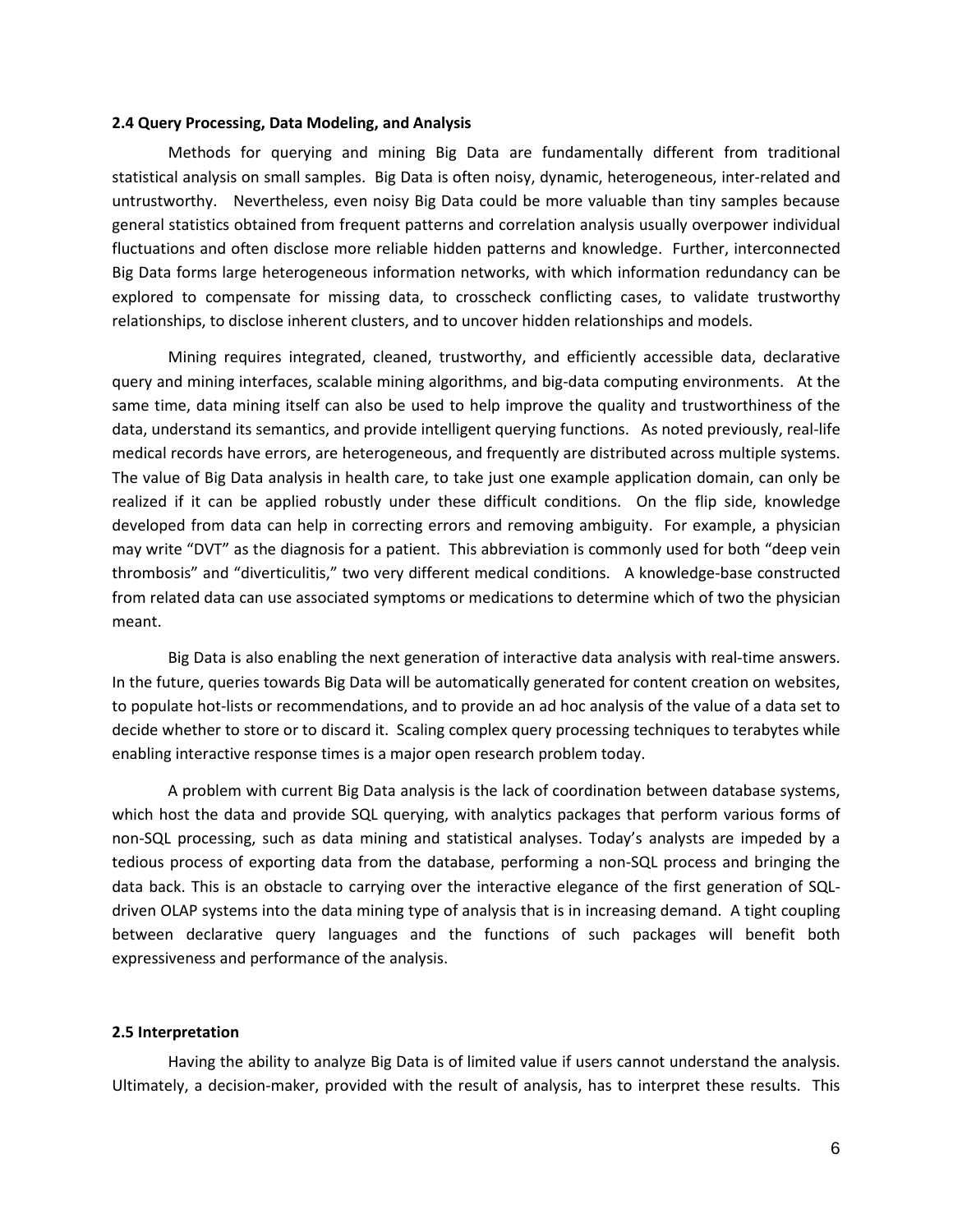interpretation cannot happen in a vacuum. Usually, it involves examining all the assumptions made and retracing the analysis. Furthermore, as we saw above, there are many possible sources of error: computer systems can have bugs, models almost always have assumptions, and results can be based on erroneous data. For all of these reasons, no responsible user will cede authority to the computer system. Rather she will try to understand, and verify, the results produced by the computer. The computer system must make it easy for her to do so. This is particularly a challenge with Big Data due to its complexity. There are often crucial assumptions behind the data recorded. Analytical pipelines can often involve multiple steps, again with assumptions built in. The recent mortgage-related shock to the financial system dramatically underscored the need for such decision-maker diligence -- rather than accept the stated solvency of a financial institution at face value, a decision-maker has to examine critically the many assumptions at multiple stages of analysis.

In short, it is rarely enough to provide just the results. Rather, one must provide supplementary information that explains how each result was derived, and based upon precisely what inputs. Such supplementary information is called the provenance of the (result) data. By studying how best to capture, store, and query provenance, in conjunction with techniques to capture adequate metadata, we can create an infrastructure to provide users with the ability both to interpret analytical results obtained and to repeat the analysis with different assumptions, parameters, or data sets.

Systems with a rich palette of visualizations become important in conveying to the users the results of the queries in a way that is best understood in the particular domain. Whereas early business intelligence systems' users were content with tabular presentations, today's analysts need to pack and present results in powerful visualizations that assist interpretation, and support user collaboration as discussed in Sec. 3.5.

Furthermore, with a few clicks the user should be able to drill down into each piece of data that she sees and understand its provenance, which is a key feature to understanding the data. That is, users need to be able to see not just the results, but also understand why they are seeing those results. However, raw provenance, particularly regarding the phases in the analytics pipeline, is likely to be too technical for many users to grasp completely. One alternative is to enable the users to "play" with the steps in the analysis – make small changes to the pipeline, for example, or modify values for some parameters. The users can then view the results of these incremental changes. By these means, users can develop an intuitive feeling for the analysis and also verify that it performs as expected in corner cases. Accomplishing this requires the system to provide convenient facilities for the user to specify analyses. Declarative specification, discussed in Sec. 4, is one component of such a system.

## **3. Challenges in Big Data Analysis**

Having described the multiple phases in the Big Data analysis pipeline, we now turn to some common challenges that underlie many, and sometimes all, of these phases. These are shown as five boxes in the second row of Fig. 1.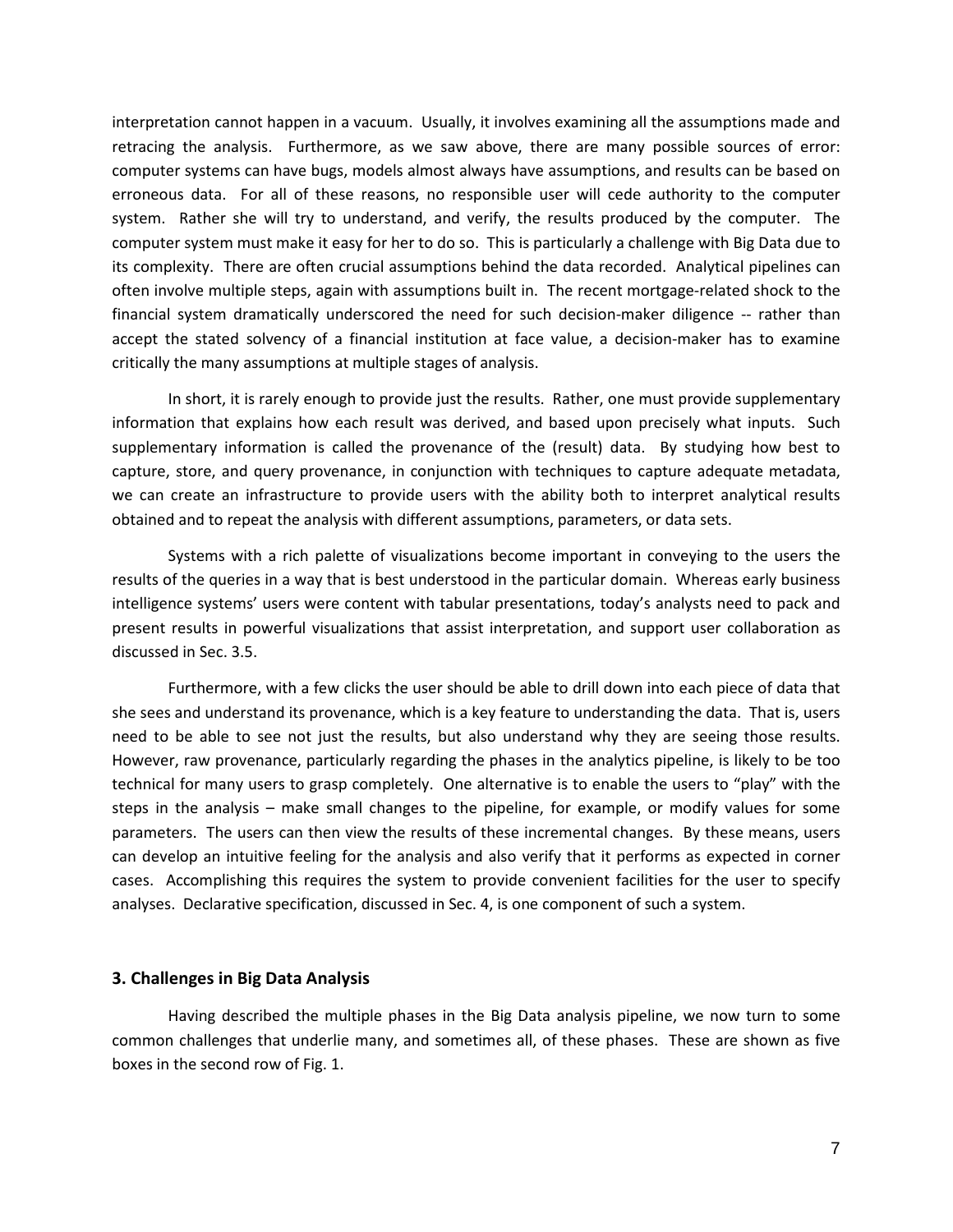#### **3.1 Heterogeneity and Incompleteness**

When humans consume information, a great deal of heterogeneity is comfortably tolerated. In fact, the nuance and richness of natural language can provide valuable depth. However, machine analysis algorithms expect homogeneous data, and cannot understand nuance. In consequence, data must be carefully structured as a first step in (or prior to) data analysis. Consider, for example, a patient who has multiple medical procedures at a hospital. We could create one record per medical procedure or laboratory test, one record for the entire hospital stay, or one record for all lifetime hospital interactions of this patient. With anything other than the first design, the number of medical procedures and lab tests per record would be different for each patient. The three design choices listed have successively less structure and, conversely, successively greater variety. Greater structure is likely to be required by many (traditional) data analysis systems. However, the less structured design is likely to be more effective for many purposes – for example questions relating to disease progression over time will require an expensive join operation with the first two designs, but can be avoided with the latter. However, computer systems work most efficiently if they can store multiple items that are all identical in size and structure. Efficient representation, access, and analysis of semi-structured data require further work.

Consider an electronic health record database design that has fields for birth date, occupation, and blood type for each patient. What do we do if one or more of these pieces of information is not provided by a patient? Obviously, the health record is still placed in the database, but with the corresponding attribute values being set to NULL. A data analysis that looks to classify patients by, say, occupation, must take into account patients for which this information is not known. Worse, these patients with unknown occupations can be ignored in the analysis only if we have reason to believe that they are otherwise statistically similar to the patients with known occupation for the analysis performed. For example, if unemployed patients are more likely to hide their employment status, analysis results may be skewed in that it considers a more employed population mix than exists, and hence potentially one that has differences in occupation-related health-profiles.

Even after data cleaning and error correction, some incompleteness and some errors in data are likely to remain. This incompleteness and these errors must be managed during data analysis. Doing this correctly is a challenge. Recent work on managing probabilistic data suggests one way to make progress.

### **3.2 Scale**

Of course, the first thing anyone thinks of with Big Data is its size. After all, the word "big" is there in the very name. Managing large and rapidly increasing volumes of data has been a challenging issue for many decades. In the past, this challenge was mitigated by processors getting faster, following Moore's law, to provide us with the resources needed to cope with increasing volumes of data. But,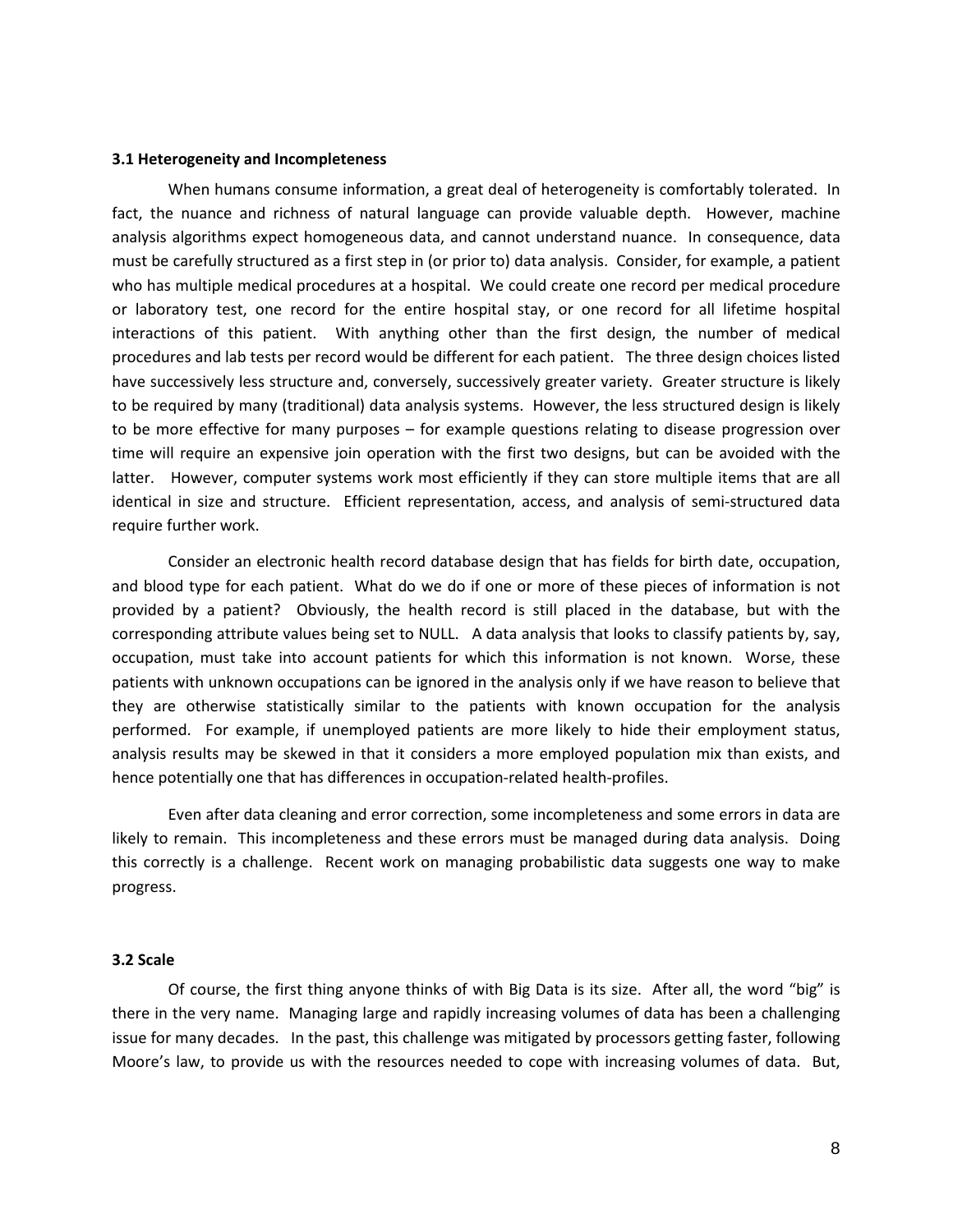there is a fundamental shift underway now: data volume is scaling faster than compute resources, and CPU speeds are static.

First, over the last five years the processor technology has made a dramatic shift - rather than processors doubling their clock cycle frequency every 18-24 months, now, due to power constraints, clock speeds have largely stalled and processors are being built with increasing numbers of cores. In the past, large data processing systems had to worry about parallelism across nodes in a cluster; now, one has to deal with parallelism within a single node. Unfortunately, parallel data processing techniques that were applied in the past for processing data across nodes don't directly apply for intra-node parallelism, since the architecture looks very different; for example, there are many more hardware resources such as processor caches and processor memory channels that are shared across cores in a single node. Furthermore, the move towards packing multiple sockets (each with 10s of cores) adds another level of complexity for intra-node parallelism. Finally, with predictions of "dark silicon", namely that power consideration will likely in the future prohibit us from using all of the hardware in the system continuously, data processing systems will likely have to actively manage the power consumption of the processor. These unprecedented changes require us to rethink how we design, build and operate data processing components.

The second dramatic shift that is underway is the move towards cloud computing, which now aggregates multiple disparate workloads with varying performance goals (e.g. interactive services demand that the data processing engine return back an answer within a fixed response time cap) into very large clusters. This level of sharing of resources on expensive and large clusters requires new ways of determining how to run and execute data processing jobs so that we can meet the goals of each workload cost-effectively, and to deal with system failures, which occur more frequently as we operate on larger and larger clusters (that are required to deal with the rapid growth in data volumes). This places a premium on declarative approaches to expressing programs, even those doing complex machine learning tasks, since global optimization across multiple users' programs is necessary for good overall performance. Reliance on user-driven program optimizations is likely to lead to poor cluster utilization, since users are unaware of other users' programs. System-driven holistic optimization requires programs to be sufficiently transparent, e.g., as in relational database systems, where declarative query languages are designed with this in mind.

A third dramatic shift that is underway is the transformative change of the traditional I/O subsystem. For many decades, hard disk drives (HDDs) were used to store persistent data. HDDs had far slower random IO performance than sequential IO performance, and data processing engines formatted their data and designed their query processing methods to "work around" this limitation. But, HDDs are increasingly being replaced by solid state drives today, and other technologies such as Phase Change Memory are around the corner. These newer storage technologies do not have the same large spread in performance between the sequential and random I/O performance, which requires a rethinking of how we design storage subsystems for data processing systems. Implications of this changing storage subsystem potentially touch every aspect of data processing, including query processing algorithms, query scheduling, database design, concurrency control methods and recovery methods.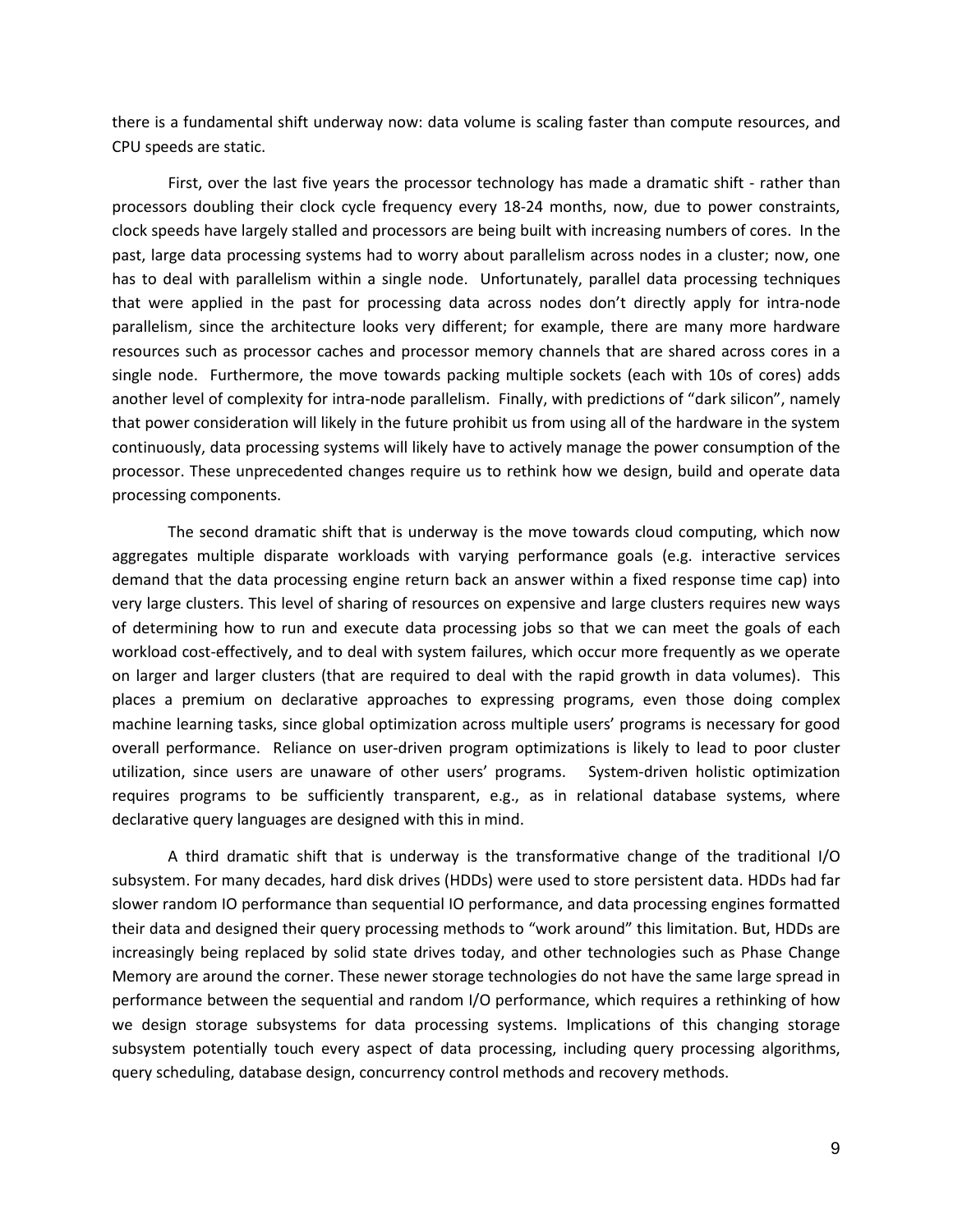#### **3.3 Timeliness**

The flip side of size is speed. The larger the data set to be processed, the longer it will take to analyze. The design of a system that effectively deals with size is likely also to result in a system that can process a given size of data set faster. However, it is not just this speed that is usually meant when one speaks of Velocity in the context of Big Data. Rather, there is an acquisition rate challenge as described in Sec. 2.1, and a timeliness challenge described next.

There are many situations in which the result of the analysis is required immediately. For example, if a fraudulent credit card transaction is suspected, it should ideally be flagged before the transaction is completed – potentially preventing the transaction from taking place at all. Obviously, a full analysis of a user's purchase history is not likely to be feasible in real-time. Rather, we need to develop partial results in advance so that a small amount of incremental computation with new data can be used to arrive at a quick determination.

Given a large data set, it is often necessary to find elements in it that meet a specified criterion. In the course of data analysis, this sort of search is likely to occur repeatedly. Scanning the entire data set to find suitable elements is obviously impractical. Rather, index structures are created in advance to permit finding qualifying elements quickly. The problem is that each index structure is designed to support only some classes of criteria. With new analyses desired using Big Data, there are new types of criteria specified, and a need to devise new index structures to support such criteria. For example, consider a traffic management system with information regarding thousands of vehicles and local hot spots on roadways. The system may need to predict potential congestion points along a route chosen by a user, and suggest alternatives. Doing so requires evaluating multiple spatial proximity queries working with the trajectories of moving objects. New index structures are required to support such queries. Designing such structures becomes particularly challenging when the data volume is growing rapidly and the queries have tight response time limits.

# **3.4 Privacy**

The privacy of data is another huge concern, and one that increases in the context of Big Data. For electronic health records, there are strict laws governing what can and cannot be done. For other data, regulations, particularly in the US, are less forceful. However, there is great public fear regarding the inappropriate use of personal data, particularly through linking of data from multiple sources. Managing privacy is effectively both a technical and a sociological problem, which must be addressed jointly from both perspectives to realize the promise of big data.

Consider, for example, data gleaned from location-based services. These new architectures require a user to share his/her location with the service provider, resulting in obvious privacy concerns. Note that hiding the user's identity alone without hiding her location would not properly address these privacy concerns. An attacker or a (potentially malicious) location-based server can infer the identity of the query source from its (subsequent) location information. For example, a user's location information can be tracked through several stationary connection points (e.g., cell towers). After a while, the user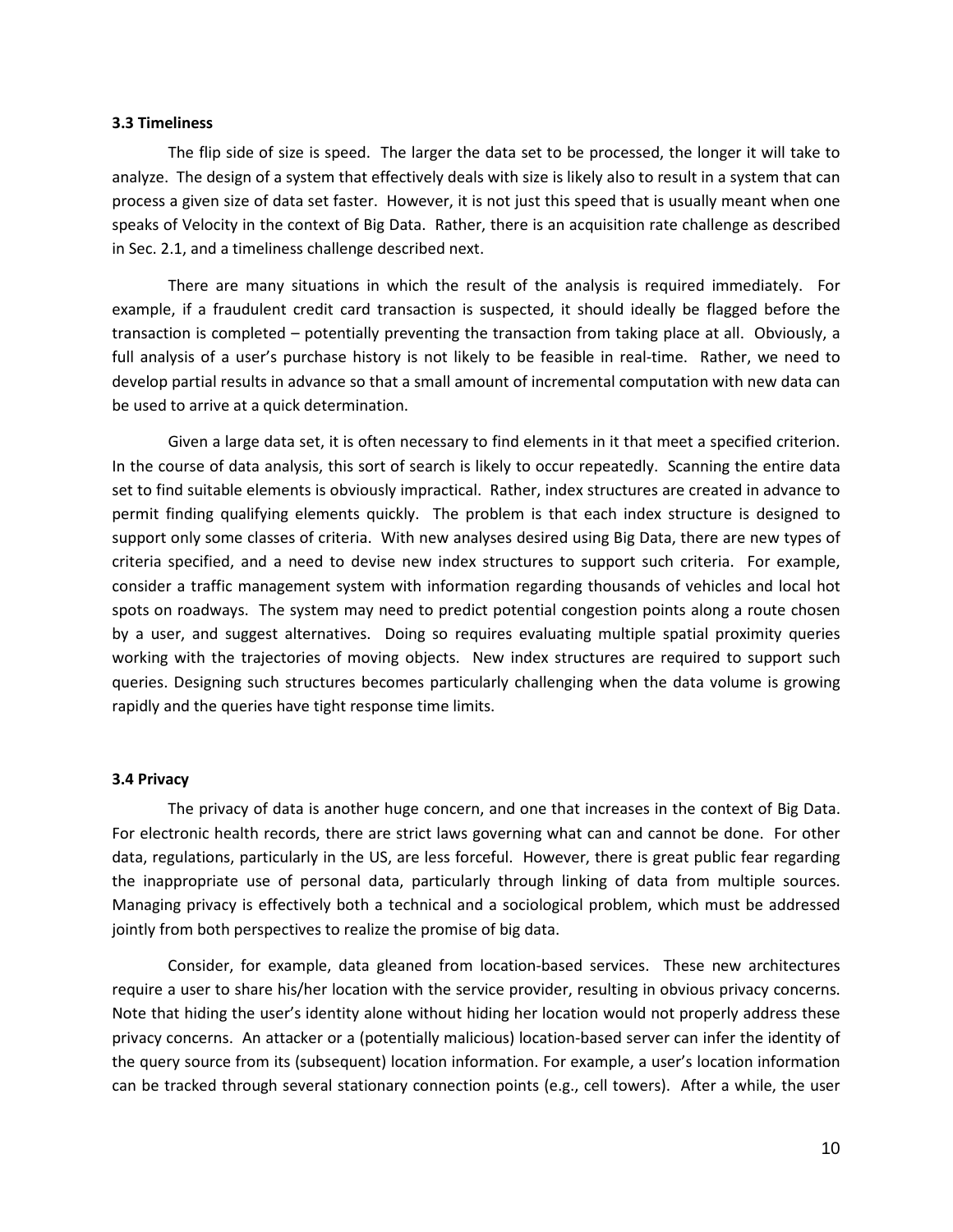leaves "a trail of packet crumbs" which could be associated to a certain residence or office location and thereby used to determine the user's identity. Several other types of surprisingly private information such as health issues (e.g., presence in a cancer treatment center) or religious preferences (e.g., presence in a church) can also be revealed by just observing anonymous users' movement and usage pattern over time. In general, Barabási et al. showed that there is a close correlation between people's identities and their movement patterns [Gon2008]. Note that hiding a user location is much more challenging than hiding his/her identity. This is because with location-based services, the location of the user is needed for a successful data access or data collection, while the identity of the user is not necessary.

There are many additional challenging research problems. For example, we do not know yet how to share private data while limiting disclosure and ensuring sufficient data utility in the shared data. The existing paradigm of differential privacy is a very important step in the right direction, but it unfortunately reduces information content too far in order to be useful in most practical cases. In addition, real data is not static but gets larger and changes over time; none of the prevailing techniques results in any useful content being released in this scenario. Yet another very important direction is to rethink security for information sharing in Big Data use cases. Many online services today require us to share private information (think of Facebook applications), but beyond record-level access control we do not understand what it means to share data, how the shared data can be linked, and how to give users fine-grained control over this sharing.

# **3.5 Human Collaboration**

In spite of the tremendous advances made in computational analysis, there remain many patterns that humans can easily detect but computer algorithms have a hard time finding. Indeed, CAPTCHAs exploit precisely this fact to tell human web users apart from computer programs. Ideally, analytics for Big Data will not be all computational – rather it will be designed explicitly to have a human in the loop. The new sub-field of visual analytics is attempting to do this, at least with respect to the modeling and analysis phase in the pipeline. There is similar value to human input at all stages of the analysis pipeline.

In today's complex world, it often takes multiple experts from different domains to really understand what is going on. A Big Data analysis system must support input from multiple human experts, and shared exploration of results. These multiple experts may be separated in space and time when it is too expensive to assemble an entire team together in one room. The data system has to accept this distributed expert input, and support their collaboration.

A popular new method of harnessing human ingenuity to solve problems is through crowdsourcing. Wikipedia, the online encyclopedia, is perhaps the best known example of crowd-sourced data. We are relying upon information provided by unvetted strangers. Most often, what they say is correct. However, we should expect there to be individuals who have other motives and abilities – some may have a reason to provide false information in an intentional attempt to mislead. While most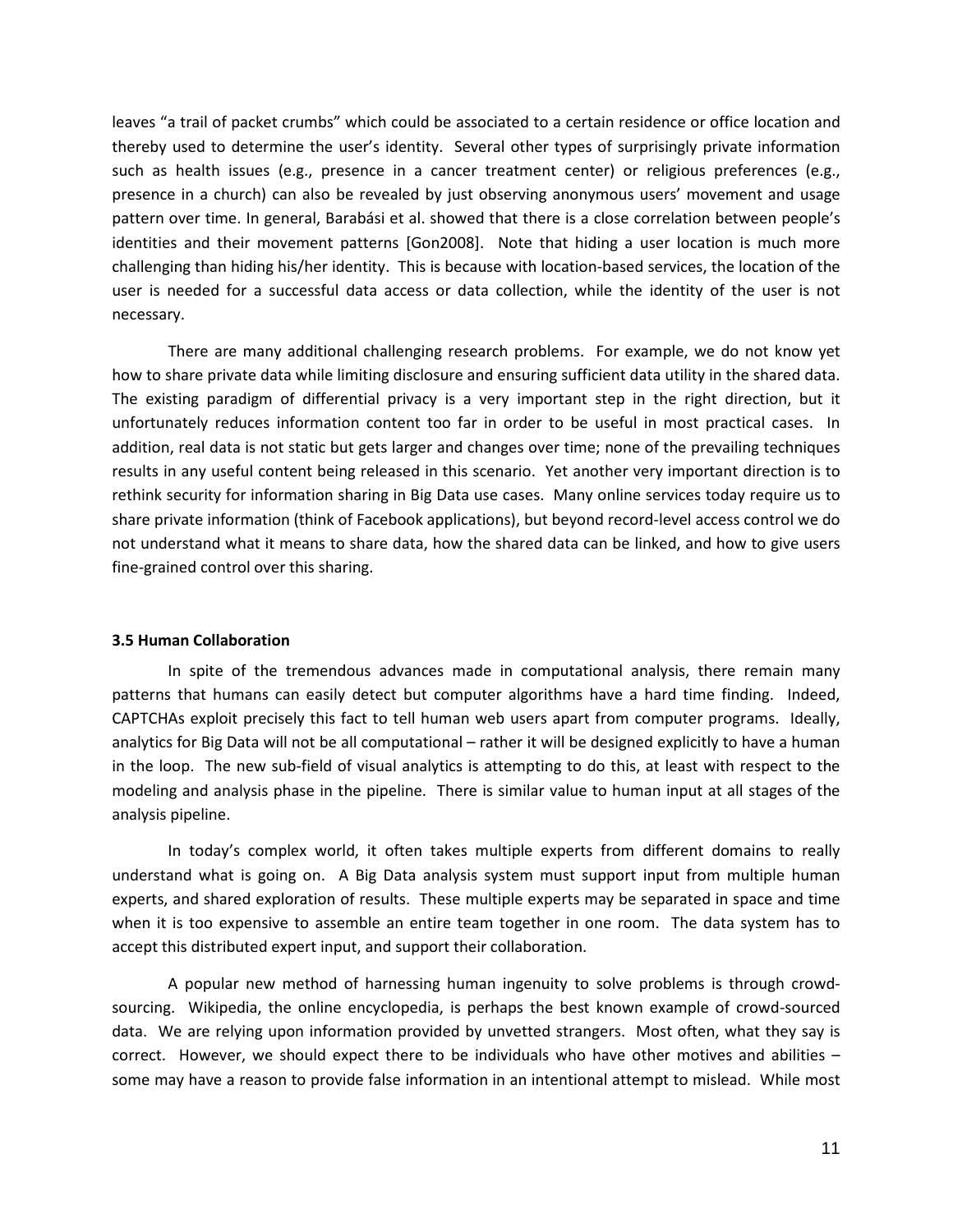such errors will be detected and corrected by others in the crowd, we need technologies to facilitate this. We also need a framework to use in analysis of such crowd-sourced data with conflicting statements. As humans, we can look at reviews of a restaurant, some of which are positive and others critical, and come up with a summary assessment based on which we can decide whether to try eating there. We need computers to be able to do the equivalent. The issues of uncertainty and error become even more pronounced in a specific type of crowd-sourcing, termed participatory-sensing. In this case, every person with a mobile phone can act as a multi-modal sensor collecting various types of data instantaneously (e.g., picture, video, audio, location, time, speed, direction, acceleration). The extra challenge here is the inherent uncertainty of the data collection devices. The fact that collected data are probably spatially and temporally correlated can be exploited to better assess their correctness. When crowd-sourced data is obtained for hire, such as with "Mechanical Turks," much of the data created may be with a primary objective of getting it done quickly rather than correctly. This is yet another error model, which must be planned for explicitly when it applies.

# **4. System Architecture**

Companies today already use, and appreciate the value of, business intelligence. Business data is analyzed for many purposes: a company may perform system log analytics and social media analytics for risk assessment, customer retention, brand management, and so on. Typically, such varied tasks have been handled by separate systems, even if each system includes common steps of information extraction, data cleaning, relational-like processing (joins, group-by, aggregation), statistical and predictive modeling, and appropriate exploration and visualization tools as shown in Fig. 1.

With Big Data, the use of separate systems in this fashion becomes prohibitively expensive given the large size of the data sets. The expense is due not only to the cost of the systems themselves, but also the time to load the data into multiple systems. In consequence, Big Data has made it necessary to run heterogeneous workloads on a single infrastructure that is sufficiently flexible to handle all these workloads. The challenge here is not to build a system that is ideally suited for all processing tasks. Instead, the need is for the underlying system architecture to be flexible enough that the components built on top of it for expressing the various kinds of processing tasks can tune it to efficiently run these different workloads. The effects of scale on the physical architecture were considered in Sec 3.2. In this section, we focus on the programmability requirements.

If users are to compose and build complex analytical pipelines over Big Data, it is essential that they have appropriate high-level primitives to specify their needs in such flexible systems. The Map-Reduce framework has been tremendously valuable, but is only a first step. Even declarative languages that exploit it, such as Pig Latin, are at a rather low level when it comes to complex analysis tasks. Similar declarative specifications are required at higher levels to meet the programmability and composition needs of these analysis pipelines. Besides the basic technical need, there is a strong business imperative as well. Businesses typically will outsource Big Data processing, or many aspects of it. Declarative specifications are required to enable technically meaningful service level agreements,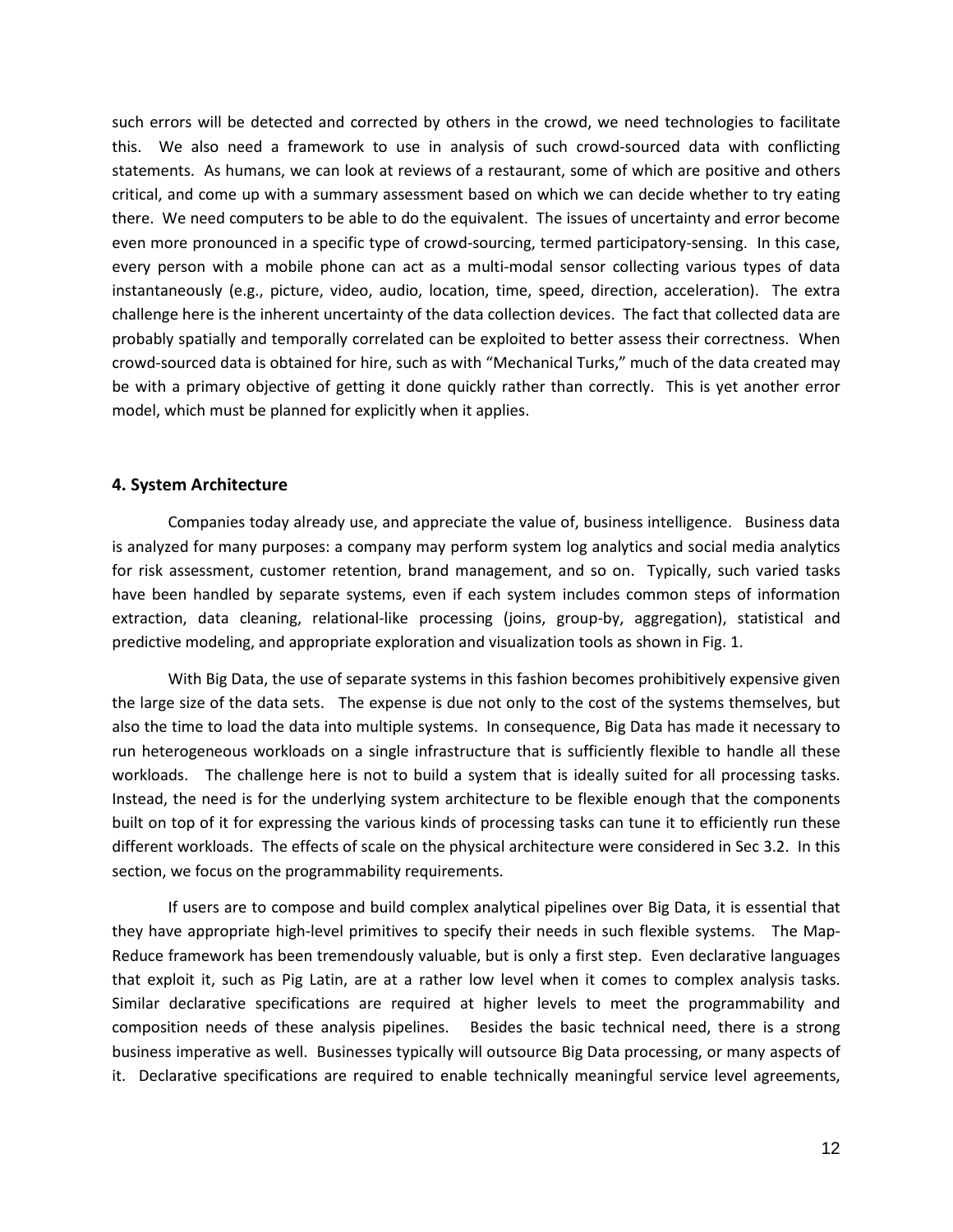since the point of the out-sourcing is to specify precisely what task will be performed without going into details of how to do it.

Declarative specification is needed not just for the pipeline composition, but also for the individual operations themselves. Each operation (cleaning, extraction, modeling etc.) potentially runs on a very large data set. Furthermore, each operation itself is sufficiently complex that there are many choices and optimizations possible in how it is implemented. In databases, there is considerable work on optimizing individual operations, such as joins. It is well-known that there can be multiple orders of magnitude difference in the cost of two different ways to execute the same query. Fortunately, the user does not have to make this choice – the database system makes it for her. In the case of Big Data, these optimizations may be more complex because not all operations will be I/O intensive as in databases. Some operations may be, but others may be CPU intensive, or a mix. So standard database optimization techniques cannot directly be used. However, it should be possible to develop new techniques for Big Data operations inspired by database techniques.

The very fact that Big Data analysis typically involves multiple phases highlights a challenge that arises routinely in practice: production systems must run complex analytic pipelines, or workflows, at routine intervals, e.g., hourly or daily. New data must be incrementally accounted for, taking into account the results of prior analysis and pre-existing data. And of course, provenance must be preserved, and must include the phases in the analytic pipeline. Current systems offer little to no support for such Big Data pipelines, and this is in itself a challenging objective.

#### **5. Conclusion**

We have entered an era of Big Data. Through better analysis of the large volumes of data that are becoming available, there is the potential for making faster advances in many scientific disciplines and improving the profitability and success of many enterprises. However, many technical challenges described in this paper must be addressed before this potential can be realized fully. The challenges include not just the obvious issues of scale, but also heterogeneity, lack of structure, error-handling, privacy, timeliness, provenance, and visualization, at all stages of the analysis pipeline from data acquisition to result interpretation. These technical challenges are common across a large variety of application domains, and therefore not cost-effective to address in the context of one domain alone. Furthermore, these challenges will require transformative solutions, and will not be addressed naturally by the next generation of industrial products. We must support and encourage fundamental research towards addressing these technical challenges if we are to achieve the promised benefits of Big Data.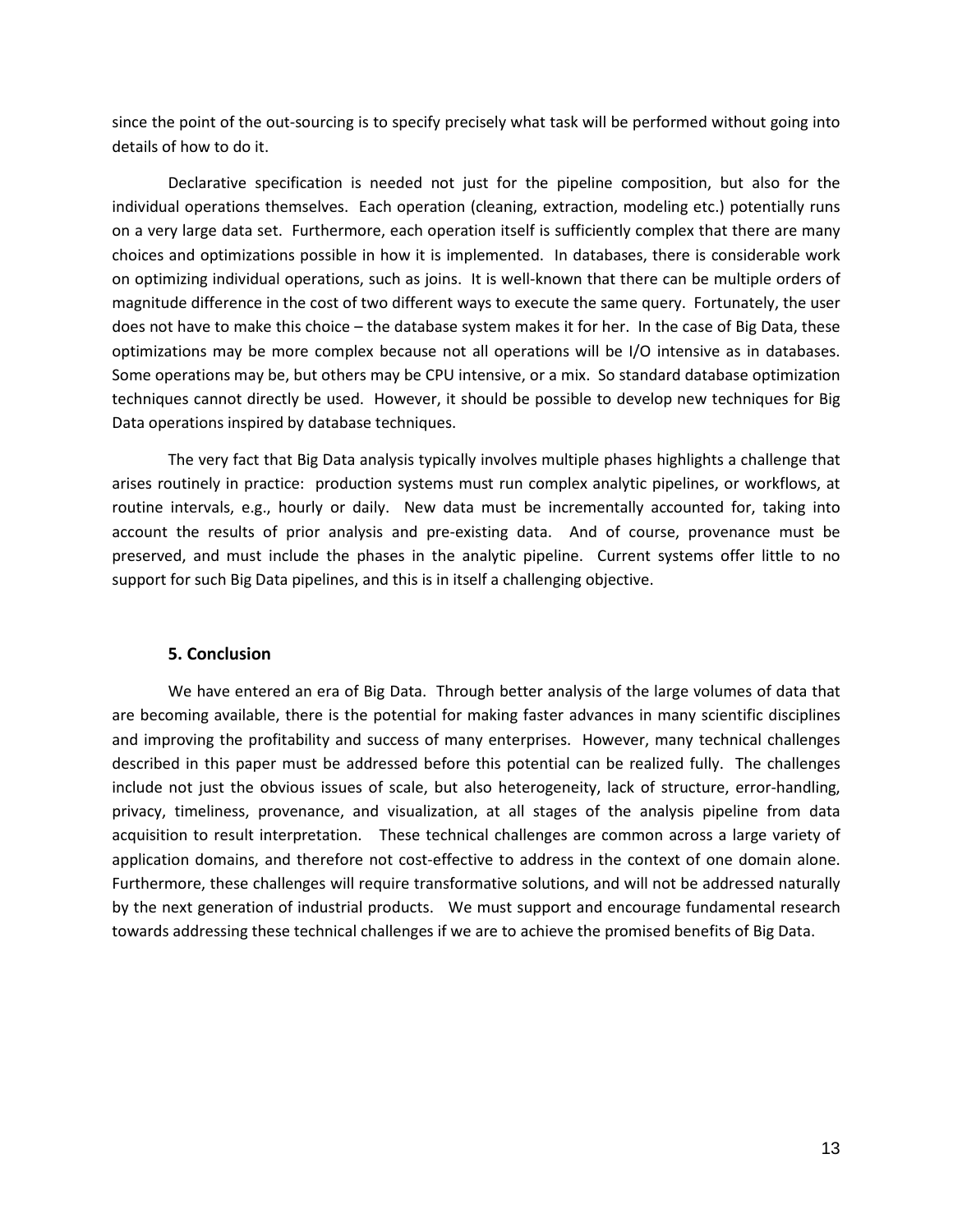# **Bibliography**

- [CCC2011a] Advancing Discovery in Science and Engineering. Computing Community Consortium. Spring 2011.
- [CCC2011b] Advancing Personalized Education. Computing Community Consortium. Spring 2011.
- [CCC2011c] Smart Health and Wellbeing. Computing Community Consortium. Spring 2011.
- [CCC2011d] A Sustainable Future. Computing Community Consortium. Summer 2011.
- [DF2011] Getting Beneath the Veil of Effective Schools: Evidence from New York City. Will Dobbie, Roland G. Fryer, Jr. NBER Working Paper No. 17632. Issued Dec. 2011.
- [Eco2011] Drowning in numbers -- Digital data will flood the planet—and help us understand it better. *The Economist*, Nov 18, 2011. <http://www.economist.com/blogs/dailychart/2011/11/big-data-0>
- [FJ+2011] Using Data for Systemic Financial Risk Management. Mark Flood, H V Jagadish, Albert Kyle, Frank Olken, and Louiqa Raschid. Proc. Fifth Biennial Conf. Innovative Data Systems Research, Jan. 2011.
- [\[Gar2011\]](http://www.npr.org/2011/11/30/142893065/the-search-for-analysts-to-make-sense-of-big-data) [Pattern-Based](http://www.npr.org/2011/11/30/142893065/the-search-for-analysts-to-make-sense-of-big-data) [Strategy: Getting](http://www.npr.org/2011/11/30/142893065/the-search-for-analysts-to-make-sense-of-big-data) [Value](http://www.npr.org/2011/11/30/142893065/the-search-for-analysts-to-make-sense-of-big-data) [from](http://www.npr.org/2011/11/30/142893065/the-search-for-analysts-to-make-sense-of-big-data) [Big](http://www.npr.org/2011/11/30/142893065/the-search-for-analysts-to-make-sense-of-big-data) [Data.](http://www.npr.org/2011/11/30/142893065/the-search-for-analysts-to-make-sense-of-big-data) Gartner Group press release. July 2011. Available a[t http://www.gartner.com/it/page.jsp?id=1731916](http://www.gartner.com/it/page.jsp?id=1731916)
- [Gon2008] Understanding individual human mobility patterns. Marta C. González, César A. Hidalgo, and Albert-László Barabási. *Nature* 453, 779-782 (5 June 2008)
- [LP+2009] Computational Social Science. David Lazer, Alex Pentland, Lada Adamic, Sinan Aral, Albert-László Barabási, Devon Brewer,Nicholas Christakis, Noshir Contractor, James Fowler, Myron Gutmann, Tony Jebara, Gary King, Michael Macy, Deb Roy, and Marshall Van Alstyne. *Science* 6 February 2009: **323** (5915), 721-723.
- [McK2011] Big data: The next frontier for innovation, competition, and productivity. James Manyika, Michael Chui, Brad Brown, Jacques Bughin, Richard Dobbs, Charles Roxburgh, and Angela Hung Byers. McKinsey Global Institute. May 2011.
- [MGI2011] Materials Genome Initiative for Global Competitiveness. National Science and Technology Council. June 2011.
- [NPR2011a] Folowing the Breadcrumbs to Big Data Gold. Yuki Noguchi. *National Public Radio*, Nov. 29, 2011. [http://www.npr.org/2011/11/29/142521910/the-digital-breadcrumbs-that-lead-to-big](http://www.npr.org/2011/11/29/142521910/the-digital-breadcrumbs-that-lead-to-big-data)[data](http://www.npr.org/2011/11/29/142521910/the-digital-breadcrumbs-that-lead-to-big-data)
- [NPR2011b] The Search for Analysts to Make Sense of Big Data. Yuki Noguchi. *National Public Radio*, Nov. 30, 2011. <http://www.npr.org/2011/11/30/142893065/the-search-for-analysts-to-make-sense-of-big-data>
- [NYT2012] The Age of Big Data. Steve Lohr. *New York Times*, Feb 11, 2012. [http://www.nytimes.com/2012/02/12/sunday-review/big-datas-impact-in-the-world.html](http://www.nytimes.com/2012/02/12/sunday-review/big-datas-impact-in-the-world.html?pagewanted=all)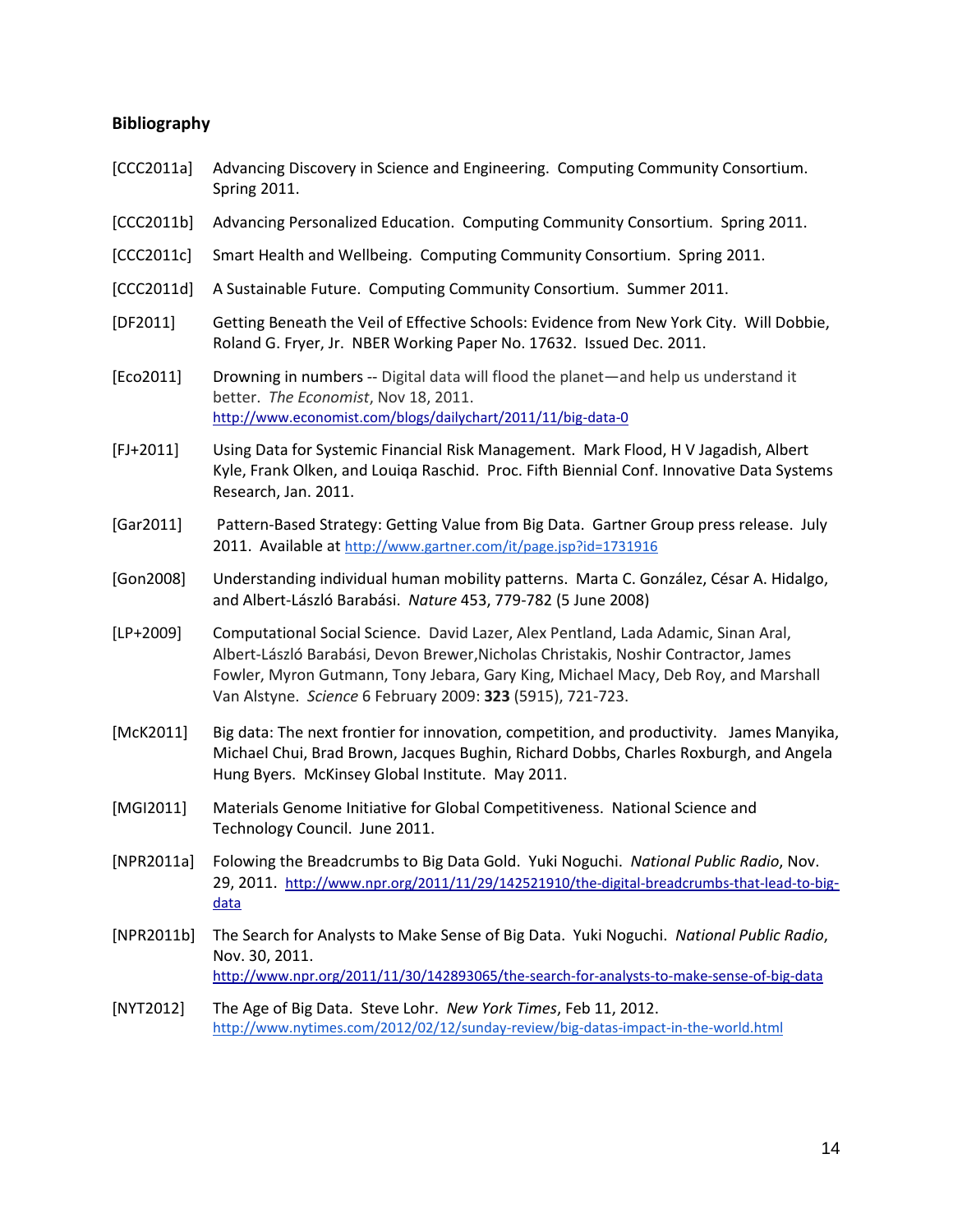- [PCAST2010] Designing a Digital Future: Federally Funded Research and Development in Networking and Information Technology. PCAST Report, Dec. 2010. Available at <http://www.whitehouse.gov/sites/default/files/microsites/ostp/pcast-nitrd-report-2010.pdf>
- [SDSS2008] SDSS-III: Massive Spectroscopic Surveys of the Distant Universe, the Milky Way Galaxy, and Extra-Solar Planetary Systems. Jan. 2008. Available at <http://www.sdss3.org/collaboration/description.pdf>